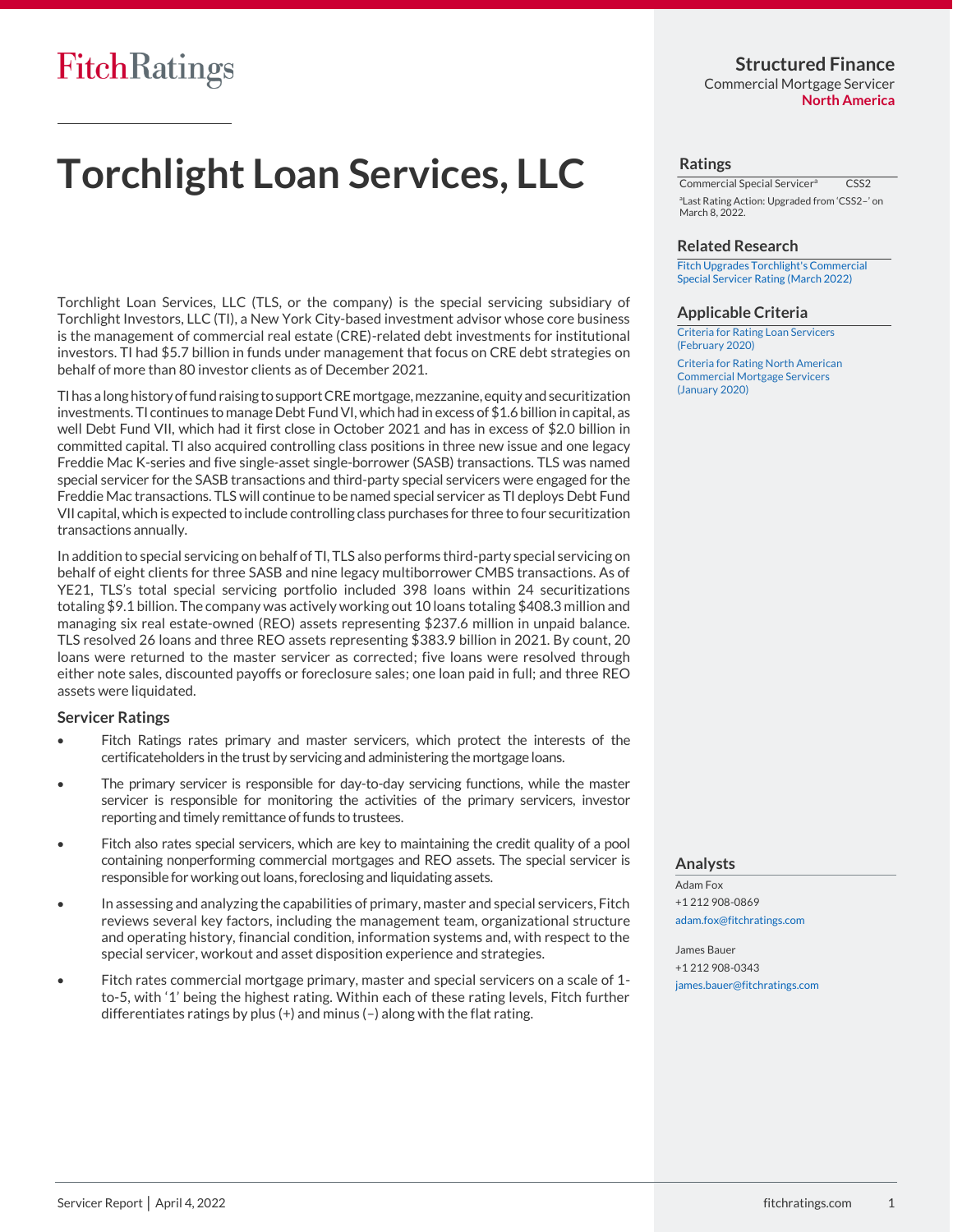# **Key Rating Drivers**

**Company and Management:** Special servicing functions performed by TLS are critical to supporting the investment portfolio of TI. The company provides asset management and special servicing support for TI's CRE investments, as well as third-party special servicing assignments. TI manages multiple funds that selectively invest in CRE mortgage, mezzanine equity and securitization investments. Recent investments have focused on SASB and Freddie Mac K-series transactions, which have limited growth in TLS's servicing portfolio as Freddie Mac transactions are assigned to a third-party servicer. Management has a long track record of securitization market participation, and their most recent investment fund, which exceeded its target goal, is expected to provide capital for three to four CRE securitization investments annually.

**Staffing and Training:** Special servicing is supported by 18 employees, four of which are fully dedicated to TLS, while the remaining employees are shared resources with TI. Aggregate employee turnover remained low in 2021 at 5%, similar to the prior year, as a result of one voluntary separation at the middle management level. The separation was backfilled internally by a middle management employee with 12 years of industry experience. The group's eight senior managers average 22 years of industry experience and 10 years of tenure, while the sole middle manager averages 12 years and nine years, respectively. Employees completed an average of 40 hours of training during the year.

Fitch classified two senior managers and one staff level employee as asset managers. Collectively, asset managers average 14 years of industry experience and seven years of tenure. TLS maintains an assets-to-asset manager ratio of 5:1, lower than other Fitch-rated conduit special servicers and indicating excess capacity should loan defaults rise.

**Financial Condition:** Fitch does not rate TI. However, Fitch performed a financial assessment of TI and determined that the company's short-term financial viability is sufficient to support the servicing platform.

**Technology:** TLS's primary asset management application is a custom-built version of Backshop, which was designed and continues to be enhanced to support asset management and tracking, investor reporting and scenario-modeling capabilities, in addition to existing commercial loan underwriting features. While sufficient to meet the current servicing needs of TLS, new features and significant enhancements occur less frequently than those observed at highly rated servicers. Recent technology enhancements have focused on diversifying the company's email services to a new provider to limit the company's reliance on a single vendor.

**Procedures and Controls:** TLS's internal control environment features high level policies and procedures, manager oversight, dual reviews of external reports and a formal special servicing committee for all workout decisions. Internal compliance is shared with TI and focused on SOX (Sarbanes-Oxley Act) controls, and employees are required to certify compliance with policies and procedures quarterly. While the company does not maintain dedicated audit resources, TLS engages a third-party audit firm to perform operational audits every two years. The most recent internal audit occurred in 2020 and resulted in three low risk findings that were sufficiently addressed by management. The next audit is scheduled to occur in 2022.

**Defaulted/Nonperforming Loan Management:**The head of special servicing anda senior associate interface with master servicers monthly to monitor potential loan transfers. Special servicing asset management and REO functions are not segregated given the small team and limited number of active defaults. TLS is proactive in its surveillance practices via regular communication with master servicers for securitized transactions in which it is the named special servicer. In 2021, TLS resolved 26 loans and three REO assets, representing \$439.0 billion in 2021. By count, 20 loans were returned to the master servicer as corrected; five loans were resolved through either note sales, discounted payoffs or foreclosure sales; one loan paid in full; and three REO assets were liquidated.

**Governance and Conflicts of Interest:** Special servicing decisions are made by a committee comprising six members, two of which are members of the TI investment committee. All special servicing committee decisions require the unanimous consent of all members.

#### **Company Experience Since**

| CRE Loan Workout     |  |
|----------------------|--|
| <b>CRE</b> Servicing |  |

Source: Torchlight Loan Services, LLC.

#### **Operational Trends**

| <b>Business Plan</b>    | Stable business plan<br>with steady flow of<br>new husiness<br>offsetting portfolio<br>declines |  |  |  |  |
|-------------------------|-------------------------------------------------------------------------------------------------|--|--|--|--|
| Servicing<br>Portfolio  | Less than 10% year-<br>over-year growth by<br>loan count or runoff in<br>the portfolio          |  |  |  |  |
| Financial<br>Condition  | <b>Stable Rating Outlook</b>                                                                    |  |  |  |  |
| Staffing                | Staffing changed less<br>than 12% +/-                                                           |  |  |  |  |
| Technology              | Stable technology<br>platform                                                                   |  |  |  |  |
| Internal<br>Controls    | Stable control<br>environment, no<br>material audit findings                                    |  |  |  |  |
| Servicing<br>Operations | Stable operations, no<br>material changes year-<br>over-year                                    |  |  |  |  |
|                         |                                                                                                 |  |  |  |  |

Source: Fitch Ratings.

Torchlight seconded three employees to special servicing in 2020 to address borrower requests for relief. The employees spent less than a year in special servicing and therefore are not considered a part of turnover.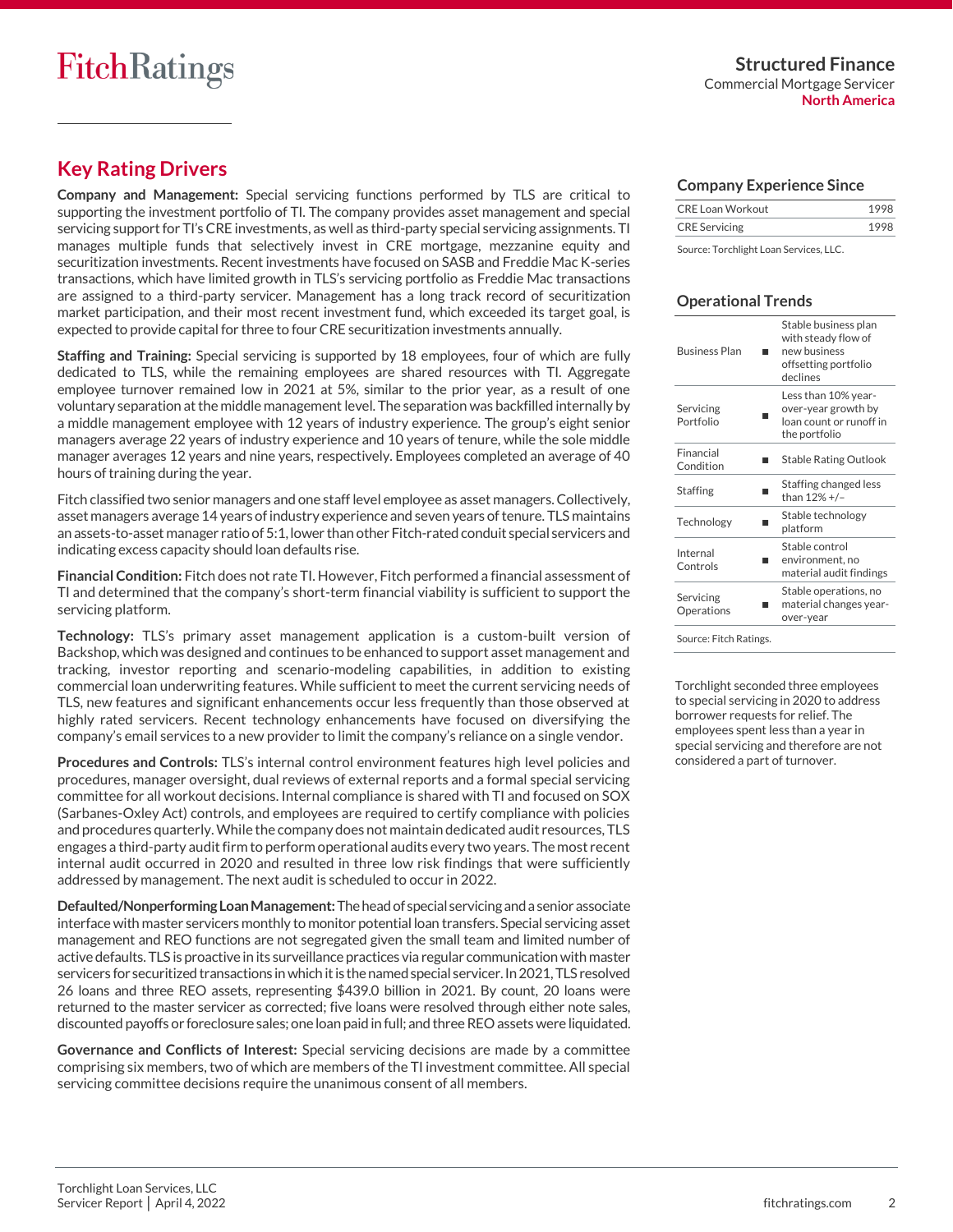**Structured Finance** Commercial Mortgage Servicer **North America**

# ORCHLIGHT AN SERVICES

### **Company Overview**

TLS is sponsored by its parent, TI, which was founded in 1995 and is a New York City-based, SECregistered investment advisor specializing in CRE debt finance and investments. The parent company was previously known as ING Clarion Capital, LLC. In July 2010, ING Groep NV (ING) sold its minority interest in ING Clarion Capital and its subsidiary, ING Clarion Capital Loan Services, LLC, to the parent company's management and principals. The parent company was renamed TI.

#### **Servicing Portfolio Overview**

|                                         | 12/31/21 | % Change | 12/31/20 | % Change | 12/31/19 |
|-----------------------------------------|----------|----------|----------|----------|----------|
| Special Servicing – Named               |          |          |          |          |          |
| UPB(SMil.)                              | 9.110.5  | 21       | 7.550.6  | (37)     | 11.945.0 |
| No. of Loans                            | 398      | (5)      | 417      | (40)     | 693      |
| Special Servicing - Active <sup>a</sup> |          |          |          |          |          |
| UPB(SMil.)                              | 646.0    | (32)     | 955.0    | 140      | 397.5    |
| No. of Loans                            | 16       | (63)     | 43       | 231      | 13       |
|                                         |          |          |          |          |          |

alncluding REO.

Source: Torchlight Loan Services, LLC.

TLS (including its predecessor,ING Clarion Partners) was formed in 1998. The company became a Fitch-rated servicer in 1999 to work out distressed CRE debt loans and REO assets on behalf of TI. TI's core business continues to be the management of CRE-related debt investments, including first mortgages, mezzanine and preferred equity loans, equity investments and CMBS. The company has approximately \$5.5 billion under management in benchmarked, opportunistic and long-term and short-term CRE debt strategies as of December 2021.

TI has raised and managed seven closed-end debt funds (DFs) since 1996 and is currently in the process of raising the seventh fund. The funds have ranged in size from \$280 million to more than \$2.0 billion, with the first three funds fully realized. TI's DF IV and DF V are currently being harvested. DF VI launched in 2017, received capital commitments of approximately \$1.7 billion when it closed in February 2019 and ended its investment period in February 2022. DF VI is a 10-year fund (with two one-year extensions) structured to accommodate securitized investments with horizontal risk retention rules.

TI launched DF VII, with an investment profile similar to DF VI, in 2020. DF VII, which has the ability to invest through September 2024, has raised in excess of \$2.0 billion as of December 2021 and is TI's largest investment fund to date. While TI is not currently raising a new fund, it has a demonstrated history of successful fund raising and will continue to use investment funds as a source of capital. TI fund investments in securitized transactions will continue to increase TLS's named special servicing portfolio, while investments in Freddie Mac Capital Markets Execution (CME) transactions are given to third-party servicers.

### **Financial Condition**

Fitch does not maintain credit ratings on TI. However, Fitch performed a financial assessment of TI and noted that, overall, the company has demonstrated a fairly stable income stream, good liquidity position and flexible financial profile.

TI has experienced growth in its financial profile, notably in revenue (growth percentage) and its EBITDA trend, from the prior review period (2020–2021). Special servicing revenues decreased slightly in 2021 as a result of coronavirus pandemic-related pressures on distressed

#### **Office Locations**



Primary Office: New York City.

TLS's servicing portfolio of 24 transactions includes six SASB, 16 multiborrower CMBS and two parri passu loan assignments. The company's multiborrower transactions were issued between 2002 and 2018, while the SASB transactions were issued between 2015 and 2019.

#### **Special Servicing Portfolio**

(% Change from Prior Period)



Note: Special servicing includes loans actively in special servicing (including REO). Source: Torchlight Loan Services, Inc.

TI acquired five Freddie Mac K-series transactions in 2021 through DF VI and DF VII investments for which the company named a third-party special servicer. TI's recent investment focus on Freddie Mac transactions will limit growth in named special servicing for TLS.

UPB – Unpaid principal balance.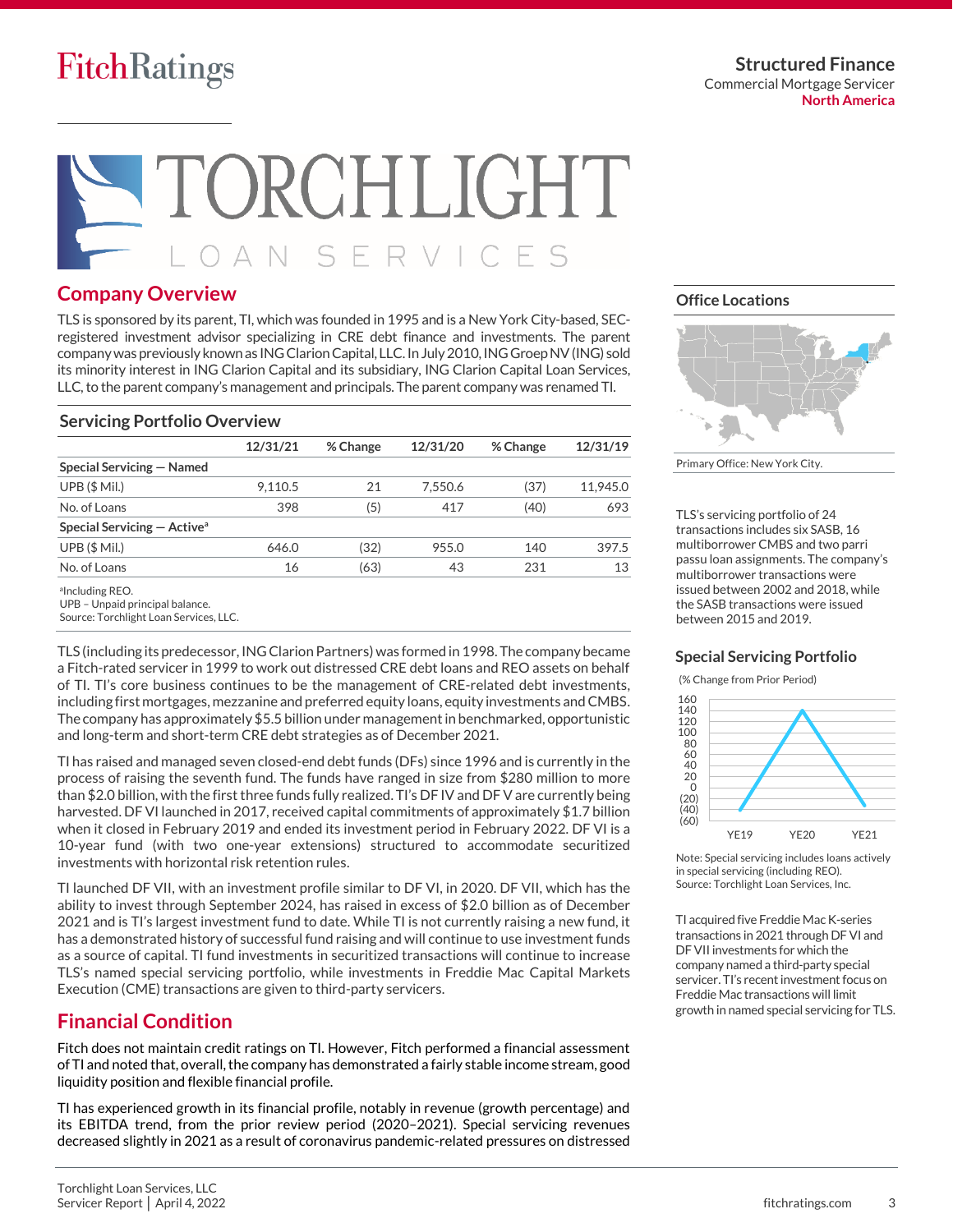loans, and 2022 levels are expected to decline by 30% relative to 2021. Fitch also notes that TI's reliance on asset management fees from a limited number of funds elevated vulnerability in the unlikely event the funds are liquidated and management fees are not replaced. TI completed DF VII in the fall of 2021, with \$2.04 billion in capital committed as of Dec. 31, 2021.

## **Employees**

As of December 2021, the special servicing team consisted of 18 professionals, down from 20 employees the prior year. Four employees, including the head of special servicing, a senior level asset manager and two staff level employees, are fully dedicated to special servicing. The remaining 14 are employed by TI but split their time between TI and TLS; they include the senior manager responsible for TLS who is also responsible for TI fund asset management. The shared functions include areas such as corporate finance, originations, fund asset management, portfolio management, COO and CEO, as well as senior officers of TI who serve on the TLS credit committee. The chief compliance officer (CCO) of TI, who spends approximately 20% of their time supporting TLS, is retained as a consultant and therefore not reflected in Fitch's employee statistics.

### **SS Loan and Employee Counts**



SS - Special Servicing. Source: Torchlight Loan Services.

#### **Employee Statistics**

|                          | 2021   |                                                             |                                   |          | 2020           |                                                               |                                   |                      |
|--------------------------|--------|-------------------------------------------------------------|-----------------------------------|----------|----------------|---------------------------------------------------------------|-----------------------------------|----------------------|
|                          | No. of | Average<br>Years<br>Industry<br><b>Employees Experience</b> | Average<br>Years<br><b>Tenure</b> | %        | No. of         | Average<br>Years<br>Industry<br>Turnover Employees Experience | Average<br>Years<br><b>Tenure</b> | %<br><b>Turnover</b> |
| <b>Special Servicing</b> |        |                                                             |                                   |          |                |                                                               |                                   |                      |
| Senior<br>Management     | 8      | 22                                                          | 10                                | 0        | 8              | 22                                                            | 10                                | O                    |
| Middle<br>Management     |        | 12                                                          | 9                                 | 50       | $\overline{2}$ | 15                                                            | 9                                 | $\Omega$             |
| Servicing Staff          | 9      | 8                                                           | 3                                 | $\Omega$ | 10             | 9                                                             | 4                                 | 12                   |
| <b>Total</b>             | 18     |                                                             |                                   | 5        | 20             |                                                               |                                   | 6                    |

Note: 2020 employee data includes three seconded employees.

Source: Torchlight Loan Services, LLC.

Aggregate employee turnover remained low in 2021 at 5%, similar to 6% the prior year, as a result of one voluntary employee separation at the middle management level. The separation was backfilled by a fulltime, dedicated staff level employee with three years of industry experience. The isolated middle management departure did not negatively affect the average employee tenure and experience.

The eight members of the senior management team, two of which are fully dedicated to TLS, average 22 years of industry experience and 10 years with the company, while the sole middle manager has 12 years and nine years, respectively. Special servicing staff, of which two are fully dedicated and seven comprise shared resources, average eight years of industry experience and three years with the company.

Fitch classified two senior managers and one staff level employee as asset managers. The two senior managers are fully dedicated to special servicing, while the staff level employee is primarily responsible to TI asset management with approximately 10% of this employee's time allocated to special servicing. Collectively, three asset managers average 14 years of industry experience and seven years of tenure. As of December 2021, the ratio of specially serviced assets to asset managers was 5:1, lower than other Fitch-rated conduit special servicers. Asset managers are supported by two dedicated staff level employees who average seven years of industry experience.

#### **Training**

Management's goal is for employees to attend an average of 40 hours of training annually through a formal training program, including external instructor-led training and lunch-and-learn sessions. One senior vice president (SVP) of special servicing is the designated training coordinator responsible for working with the head of special servicing to identify potential topics and coordinate external trainers. Training needs are evaluated based on the level of staff experience

Fitch notes that only four TLS employees (22%) are fully dedicated to special servicing. The remaining employees are TI employees who spend between 10% and 50% of their time supporting special servicing.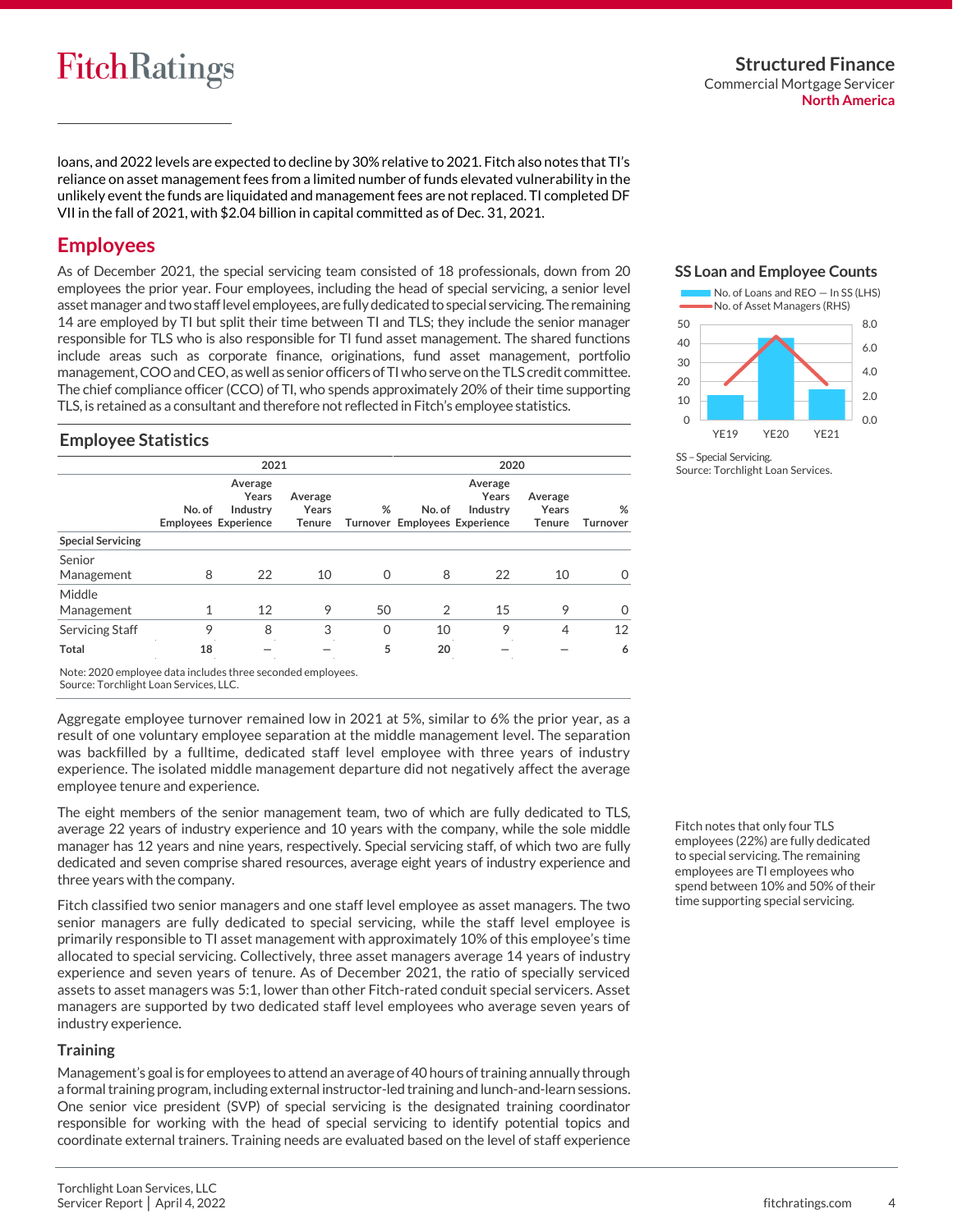and individual strengths and weaknesses. TLS provides expense reimbursement for continuing education expenses for CFA and CPA designations, as well as professional educational programs.

TLS reports that employees completed 40 hours of training on average in 2021. Employee training is tracked by the operations department using spreadsheets. Recent training topics include New Yorkmortgage foreclosures andalternatives, the Hero Act, hospitality remedies, asset tracing and recovery, eviction and foreclosure moratoriums, the hotel outlook, recourse and intercreditor considerations, among others. Additionally, all employees completed two hours of compliance training and one hour of anti-harassment and diversity, equity and inclusion (DEI) training in 2021.

TLS's primary training method for employees is on the job, pairing asset managers and analysts with team leaders. While this may be an effective method for TLS's open space work environment, it is not reflected in formal training hours.

### **Operational Infrastructure**

#### **Outsourcing**

Torchlight does not outsource core special servicing functions. However, the company has historically supplemented its staffing needs through the use of consultants. Two CRE-focused staffing companies provide personnel to TLS as needed. As of December 2021, there were no consultants supporting special servicing,although TI has additional consultants to supplement staff.

The company, through its parent company, has a longstanding relationship with an IT vendor for IT administration and support.

#### **Vendor Management**

TLS maintains a formal vendor engagement procedure and ongoing compliance monitoring. New vendors require approval from the TI controller subsequent to appropriate documentation and a risk assessment of the vendor that evaluates the vendor's access and use of confidential information. TI also independently verifies the information submitted by the vendors, as well as their business standing and ability to perform functions by jurisdiction.

The heads of special servicing and asset management must approve all special servicing vendor assignments and actively provide feedback on past performance. Vendor assignments are tracked in the company's special servicing application, which produces customized reports to analyze trends in vendor performance and exposure.

TLS maintains ongoing relationships with an insurance consultant for corporate and collateral insurance matters, as well as a real estate tax appeal vendor. In conjunction with special servicing and asset management duties, TLS may engage legal counsel, appraisers, property vendors, brokers and environmental consultants.

### **Information Technology**

TLS's primary asset management application is Backshop (version 7.0), which was designed and then enhanced by TLS and the vendor to support asset management and tracking, investor reporting and scenario-modeling capabilities, in addition to the application's commercial loan underwriting features. The application is also used by other Fitch-rated special servicers for special servicing asset management and surveillance.

The Backshop application is populated with CREFC IRP (CRE Finance Council — Investor Reporting Package) data fields from various trustees for all transactions in which TLS is the named special servicer. Data is updated monthly. Backshop's reporting functions provide TLS with internal controls around workout milestones, including recording formal approvals, as well as CREFC IRP (version 8.0) and ad hoc reporting. Backshop also contains purchase and sale agreement (PSA) requirements, deadlines and documentation for TLS transactions to support some systematic internal controls for monitoring deliverables, e.g. inspections and appraisals.

In addition to Backshop, TLS employees use SharePoint for document management, the complete suite of Microsoft Office products, Argus for advanced modeling, SAP Concur for expense and vendor management and CoStar to aid in analysis and workouts. Adhoc reporting is available from both TI's data warehouse and a separate Backshop data warehouse.

While Backshop is sufficient to meet the current servicing needs of TLS, new features and significant enhancements occur less frequently than those observed at highly rated special servicers.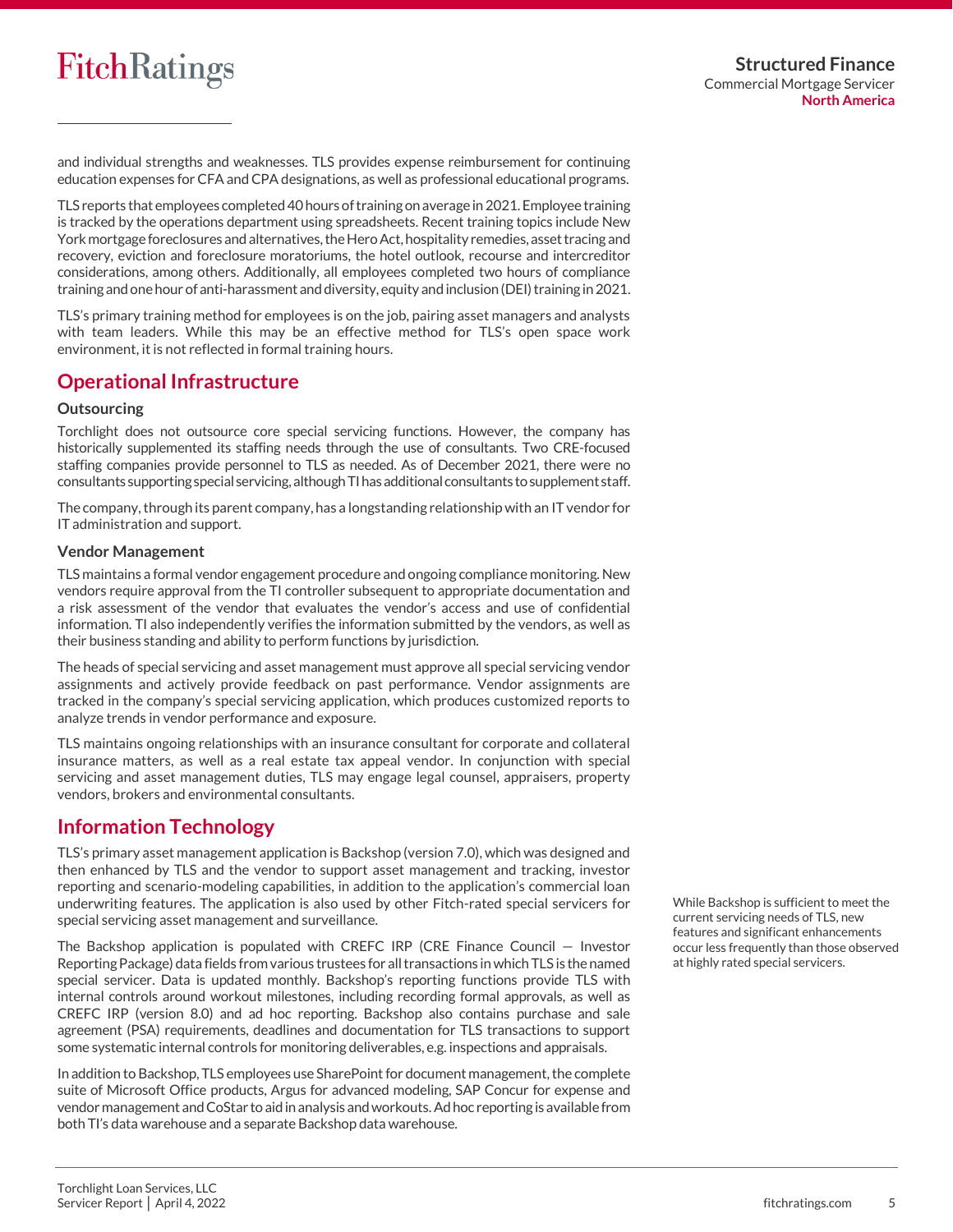

**Structured Finance** Commercial Mortgage Servicer **North America**

Recent technology enhancements in 2021 were limited to segregating the company's email services to the Microsoft Exchange Cloud environment, to eliminate reliance on a single technology vendor. TLS has not made material enhancements to Backshop in several years aside from creating customized reports. Fitch noted that while Backshop is sufficient to meet the servicing needs of TLS, the application has not had significant upgrades or new functionality, in contrast to other servicers rated highly by Fitch.

Network and desktop support is provided by a third-party contractor who provides 24-hour desktop support, as well as a part-time onsite engineer. Support for Backshop is continuously available by phone and e-mail from the vendor, as well as from a select group of TLS employees with the most experience.

TLS, through its IT vendor, maintains cybersecurity policies and procedures and has engaged a separate vendor to perform weekly external vulnerability testing and annual internal vulnerability testing. The company reported no cybersecurity incidents since Fitch's last review and has increased employee training and testing.

#### **Disaster Recovery/Business Continuity Plan**

TLS, through TI, maintains disaster recovery and business continuity processes that are tested on a regular basis and annually at minimum. The disaster recovery process is also outsourced to the company's third-party IT vendor, which hosts TI's data and applications at both a primary data center in New Jersey and a recovery site in California. Disaster recovery testing is performed about once every six months; the most recent test occurred in November 2021 with successful results and no material exceptions. Backstop's most recent disaster recovery test was in June 2021 and likewise had successful results.

Support provided by Eze Castle Integration (ECI) for management of the disaster recovery process includes monitoring and maintaining both data replication and the associated IT hardware and applications at the disaster recovery data center. Data are backed up through replication technology that regularly copies all data from the primary data center to the disaster recovery site; as a result, the maximum possible data loss time in the event of a disaster is 30 minutes or less. Should a disaster event occur, TLS employees have access to systems through remote access, which has a stated recovery goal of four hours to six hours.

TLS does not maintain employee backup or hotsite locations if its primary office is inaccessible; instead, it relies on a work-from-home strategy dependent on power and internet availability. TLS also has a private agreement with a third-party servicer to host up to five employees at its Atlanta office in the event the New York City office is inaccessible.

### **Internal Control Environment**

TLS's internal control environment features high level policies and procedures, manager oversight, dual reviews of external reports and a formal special servicing committee for all workout decisions. Internal compliance is shared with TI and focused on SOX controls, and employees are required to certify compliance with policies and procedures quarterly. While the company does not maintain dedicated audit resources, TLS engages a third-party auditing firm to perform operational audits every two years.

#### **Policies and Procedures**

The special servicing manual is reviewed annually, with changes or updates made as necessary. The heads of special servicing and financial controls are responsible for changes and updates that the head of asset management, COO and CCO review and approve prior to implementation. Recent changes reflect the greater role that the TI financial control group (which operates independently of servicing) takes in TLS's processes, as well as the company's new vendor engagement procedures.

The policies and procedures manual is distributed to employees via the company's intranet. All new employees receive training (they are required to review the manual), and important updates are distributed by e-mail as necessary. Employees are required to attest their compliance with TLS policies and procedures in addition to gift and entertainment, conflict of interest and political contribution policies.

TLS transitioned all employees to remote working in March 2020 as a result of the onset of the pandemic. The company did not experience any business interuption, and employees are expected to begin returning to the office in 2Q22.

Fitch found TLS's policies and procedures manual and supplemental checklists to be sufficiently detailed to perform asset management functions.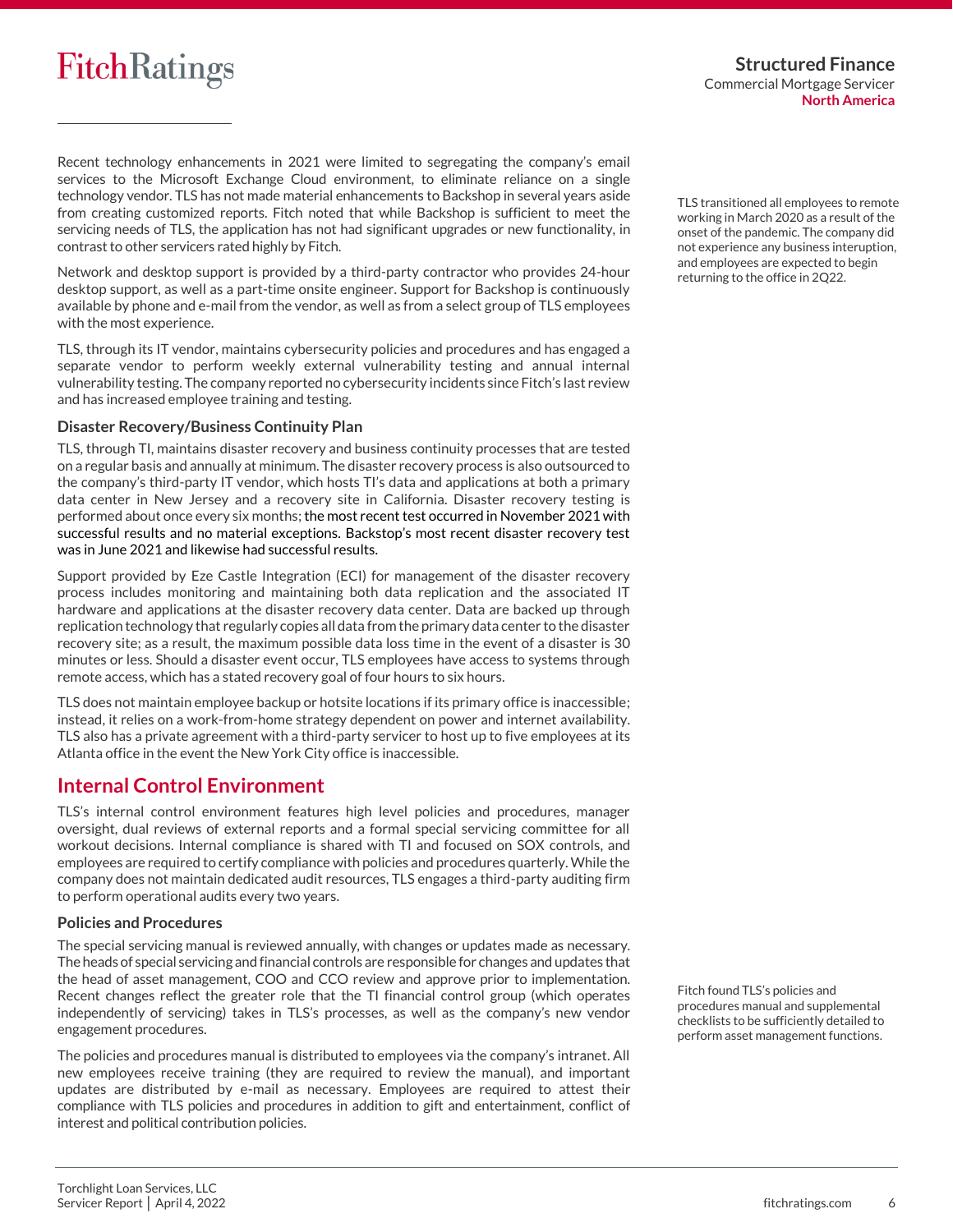Fitch reviewed the 2022 version of TLS's policies and procedures manual, which provides an overview of special servicing — including the analysis of loan, property and sponsor attributes, as well as strategies and rationales for evaluating potential resolution methods. Recent policies and procedures updates were limited to clarification language for REO bank accounts and annual compliance. Separate from special servicing policies, TI updated its expense and payment protocols in 2021. The new procedure is structured around three control criteria for expenses and segregated approvals between business lines and financial controls based on dollar amounts.

In addition to policies and procedures, TLS maintains supplemental checklists that have been incorporated within its asset management functions, outlining key steps for loan transfers, changes in special servicer, loan modifications, foreclosures and deed-in-lieu. The checklists, also reviewed by Fitch, outline basic procedures to be performed in a step-by-step format and specifically identify approved templates for borrower correspondence, business plans and internal resources.

#### **Compliance and Controls**

TLS addresses quality control and compliance through its policies and procedures, automated ticklers within Backshop for key milestones, monthly compliance reporting and multiple levels of review for items such as remittance reports and business plans.

Ongoing workout progress is reviewed weekly by the heads of special servicing and asset management during team meetings in which asset managers update their business plans and projections for resolution. The group heads also review all external commentary and approve all major decisions prior to the company's credit committee.

Additionally, the heads of special servicing and financial control are responsible for servicing compliance through monthly exception reporting that utilizes the company's data warehouse and Backshop, as well as reviewing all remittance reports prior to issuance. Monthly compliance reports are generated and reviewed to confirm servicing requirements are met, including key servicing agreement deadlines and timely appraisals, REO budgets, insurance and site inspections, among other key deliverables.

The company also uses a delegation of authority process whereby only vice presidents or higher ranking executives may sign contracts or engage third-party services on behalf of the trusts they represent. The company also views the use of delegations of authority and the requirement of dual signatories to request funding for REO assets as effective internal controls to monitor REO assets and advancing.

The company itself does not have an internal compliance function dedicated to servicing given the limited number of active specially serviced loans. However, TI, as an SEC-registered investment advisor, has an internal compliance function staffed by the CCO, who is a third-party consultant, and one additional staff resource. While focused primarily on SOX controls, the compliance group monitors conflicts of interest and disclosures of nonpublic information for TLS.

#### **Internal Audit**

TLS does not have an independent internal audit function that performs regular risk-based audits of special servicing functions. Rather, the company outsources internal audit functions to a thirdparty firm that performs internal audit reviews every two years. The company began outsourcing internal audits in 2016, and in 2018 it engaged Baker Tilly to perform the audits based on the firm's experience and familiarity with the platform as TI's financial statement auditor.

Fitch reviewed the 2020 Baker Tilly internal audit, which examined cash collection and administration, accounts payable and advances, special servicing administration, Backshop system workflow and investor and master servicer reporting processes. The audit tested more than 50 controls and noted minor findings in three special servicing administration controls that were deemed low risk and sufficiently addressed by management.

#### **External Audit**

Cohn Reznick LLP performed the 2021 Regulation AB audit of TLS, consistent with the prior year. The company received an audit letter dated Feb. 25, 2022, which found the company to be in compliance with the minimum servicing standards as of Dec. 31, 2021, evidenced by management's attestation. TLS was not required to undergo a Uniform Single Attestation Program (USAP) audit.

TLS does not maintain dedicated internal compliance resources independent of servicing to monitor operational compliance. The heads of special servicing and asset management are responsible for monthly monitoring of compliance, using exception reports for key deliverables, which are effective controls to monitor servicing requirements.

TLS engages a third-party auditing firm to perform internal operational audits every two years. The most recent internal audit occurred in 2020 and resulted in three low risk findings that were sufficiently addressed by management. Fitch noted that the findings were minor and not systemic.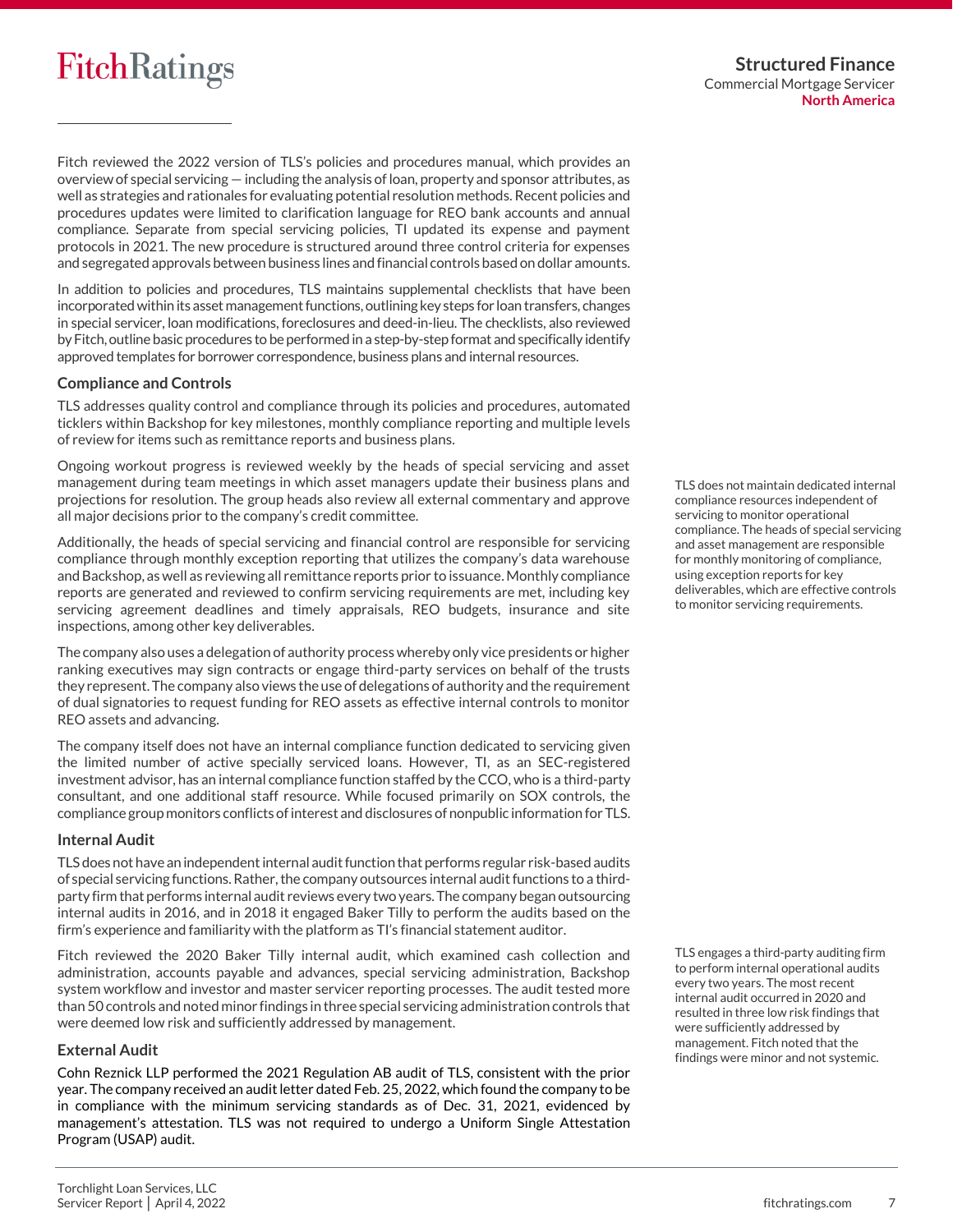# **Special Servicing**

#### **Special Servicing Portfolio**

As of Dec. 31, 2021, TLS was the named special servicer for 24 securitized multiborrower and SASB transactions, representing 398 loans totaling \$9.1 billion. Of the securitized special servicing portfolio, the company was actively working out 10 securitized loans representing \$408.3 million in outstanding balance and managing six REO assets representing \$237.7 million in unpaid principal balance.

#### **Special Servicing Portfolio Overview**

|                                                            | 12/31/21 | % Change | 12/31/20 | % Change | 12/31/19 |
|------------------------------------------------------------|----------|----------|----------|----------|----------|
| Securitized                                                |          |          |          |          |          |
| No. of Transactions - Special Servicer                     | 24       | 14       | 21       | (19)     | 26       |
| $UPB - Special Servicer$ (\$ Mil.)                         | 9,110.5  | 21       | 7,516.3  | (37)     | 11,880.4 |
| No. of Loans - Named Special Servicer                      | 398      | (4)      | 416      | (40)     | 690      |
| UPB - Actively Special Servicer<br>(Non-REO) (\$ Mil.)     | 408.3    | (47)     | 774.0    | 189      | 268.2    |
| No. of Loans - Actively Special Servicer<br>(Non-REO)      | 10       | (74)     | 38       | 322      | 9        |
| $UPB - REO Assets ($ Mil.)$                                | 237.7    | 62       | 146.7    | 54       | 95.1     |
| No. of REO Assets                                          | 6        | 50       | 4        | 33       | 3        |
| Nonsecuritized                                             |          |          |          |          |          |
| UPB - Named Special Servicer (\$ Mil.)                     |          |          | 34.3     | (47)     | 64.5     |
| No. of Loans - Named Special Servicer                      | 0        |          | 1        | (67)     | 3        |
| UPB - Actively Special Servicing<br>$(Non-RED)$ $($ Mil.)$ |          |          | 0.0      |          | 0.0      |
| No. of Loans – Actively Special Servicing<br>(Non-REO)     |          |          | $\Omega$ |          | $\Omega$ |
| $UPB - REO Assets ($ Mil.)$                                |          |          | 34.3     |          | 34.3     |
| No. of REO Assets                                          |          |          | 1        |          | 1        |

**CMBS Named Special Servicing by Property** (As of Dec. 31, 2021)



Source: Torchlight Loan Services, LLC.

# **CMBS Named Special**

**Servicing by State** (As of Dec. 31, 2021)



Source: Torchlight Loan Services, LLC.

UPB – Unpaid principal balance.

Source: Torchlight Loan Services, LLC.

TLS's CMBS special servicing portfolio includes 18 multiborrower conduit transactions, including two "one off"loan assignments and six SASB transactions. Approximately half of TLS's special servicing portfolio comprises third-party servicing assignments on behalf of seven investors by transaction count. Secondary market investments by TI added four legacy SASB transactions to the portfolio in 2021.

During 2021, TLS resolved 26 loans and three REO assets representing \$439.0 billion. By count, 20 loans were returned to the master servicer as corrected, five loans were resolved through either note sales, discounted payoffs or foreclosure sales, one loan paid in full and three REO assets were liquidated. The company has resolved over 700 loans totaling \$11.5 billion since inception.

#### **Loan Administration**

TLS is proactive in its surveillance practices via regular communication with master servicers for securitized transactions in which it is the named special servicer. TLS utilizes Backshop to monitor loan performance. The application gives TLS access to CREFC reporting data from master servicers and trustees, which is updated monthly. The head of special servicing and a special servicing associate use monthly CREFC reports to monitor delinquencies and underperforming loans and may request additional information from master servicers.

Additionally, the special servicing team maintains a proprietary legacy database of TI bond positions created during investment underwriting, from which the major tenant, location and rent exposure are assessed. The company cross-references this database with major company announcements and news items (such as bankruptcies, mergers and major disasters) and shares this information with the special servicing group.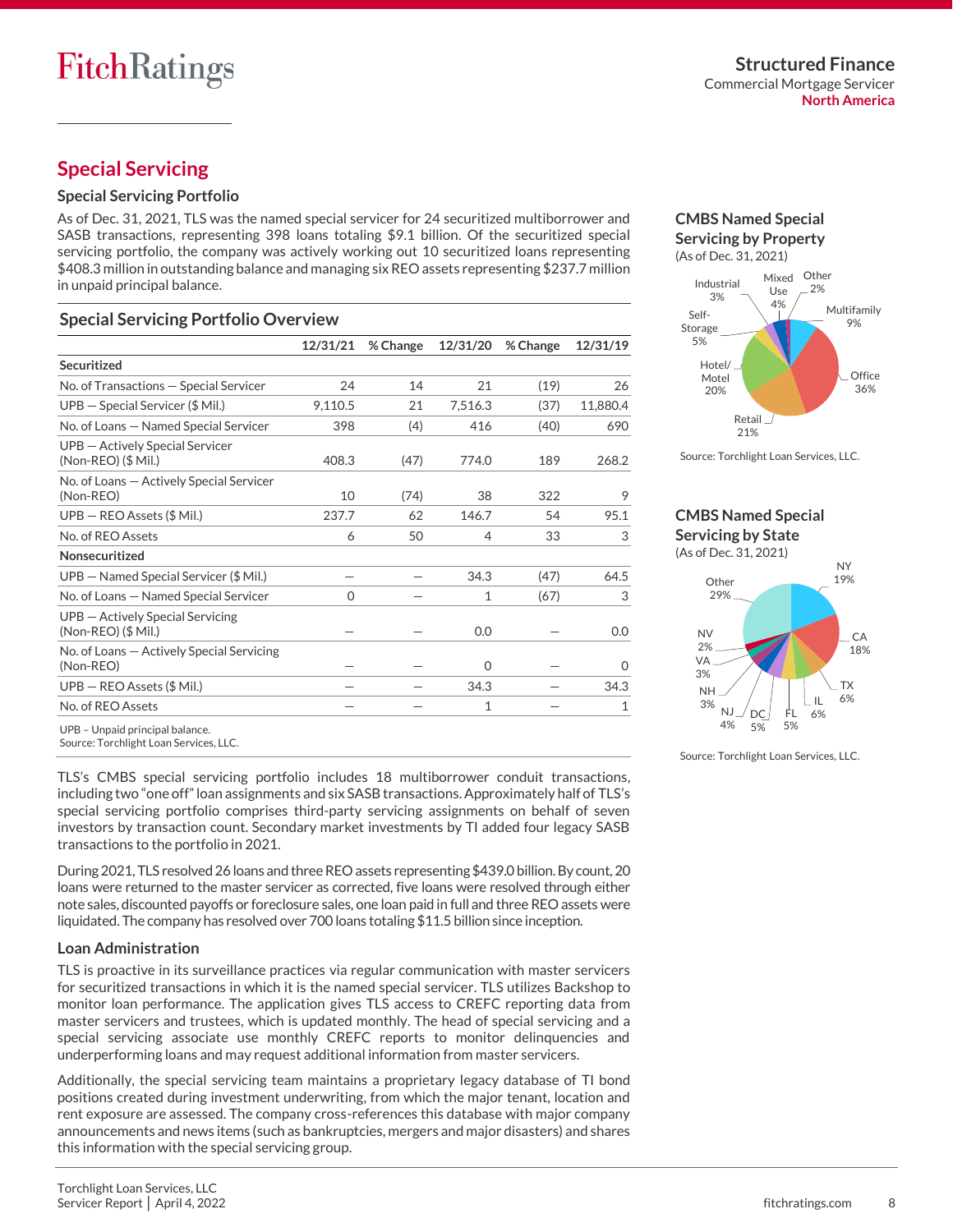#### **Defaulted/Nonperforming Loan Management**

Upon notification of a servicing transfer event, the relevant loan documents and historical information are requested from the master servicer under supervision of the head of special servicing. The loan documents and original underwriting information are reviewed by the asset manager and legal counsel to obtain a clear understanding of the loan structure, existing lender protections and the economic conditions present, both currently and at the time of origination.

Within 90 days of the loan's transfer to special servicing, TLS creates a business plan, obtains an updated appraisal and secures at least one broker opinion of value. The company does the same within 60 days of the conversion of a loan to REO status. Asset managers work with legal counsel and other third-party vendors to develop a resolution strategy, requiring approval from the team leader and special servicing committee. Asset status reports are created and distributed per guidelines in the PSA, and monthly remittance reports provide updates.

All special servicing functions, including the creation of asset status reports and business plans, consent tracking, cash flow modeling, contract management and disposition strategy development and analysis take place in Backshop.

For market research, the company uses third-party data providers (CoStar and Trepp), local market contacts and proprietary data to identify other defaulted loans in the same submarket or by the same borrower to determine a strategy. The asset manager is also responsible for obtaining or performing a physical property inspection, generally within 30 days. In addition to using various data sources and publications in conducting its market research for newly transferred loans, the special servicing team identifies local brokers from which to obtain broker opinions of value.

TLS's special servicing committee is an additional internal control around the workout process, as each workout is subject to approval from the relevant members of the six-member committee. The special servicing committee comprises three members of the TI senior management team, an independent external advisorand two senior TLS managers whose approval is required for business plans, significant lease approvals, foreclosure filings, discounted payoffs, loan modifications and assumptions, foreclosure bid strategies and REO business plans and liquidations.

#### **REO Management**

When a property is placed into receivership or a foreclosure is completed, the asset manager oversees property-level operations and develops the ultimate resolution strategy. The asset manager works with the property manager to develop a budget and with other third-party service providers to develop a business plan to maximize net present value (NPV) at resolution. Budgets, which must be approved annually by senior management, include operating expenses and capex necessary to operate and maintain the property for sale. The asset manager monitors budget variances monthly as part of the funding request process.

TLS's policies and procedures generally require updated business plans for REO assets to be presented to the special servicing committee within 90 days of foreclosure, although the company notes that complex assets may take longer than 90 days. Approved REO business plans are reviewed no less than annually by the special servicing committee, or more frequently if there is a significant change in strategy, occupancy or pending liquidation.

Torchlight utilizes a property manager oversight program for REO assets. The program consists of a third-party audit firm engaged by TLS, on behalf of the trust, with the ultimate goal of auditing 15%–20% of eligible firms annually. The scope of the audits includes rental income reporting and collection verification, reviews of expense processing and cash account reconciliations, a common area accounting review, a review of third-party contractors and a compliance review of the property management agreement.

### **Governance and Conflicts of Interest**

#### **Managing Conflicts of Interest**

Potential conflicts of interest in special servicing can arise through various forms, particularly as investors retaining controlling positions in securitizations or specific loans have influence on workout strategies and the ability to select the special servicer.

TLS's special servicing portfolio comprises 2002 through 2018 vintage multiborrower transactions and 2015 through 2019 vintage SASB transactions. Approximately half of the portfolio is serviced on behalf of thirdparty investors by transaction count.

Members of TLS's special servicing credit committee include: an outside senior advisor, the co-chief investment officer of TI, the head of asset management of TI, the SVP of legal, the head of special servicing and an SVP in special servicing.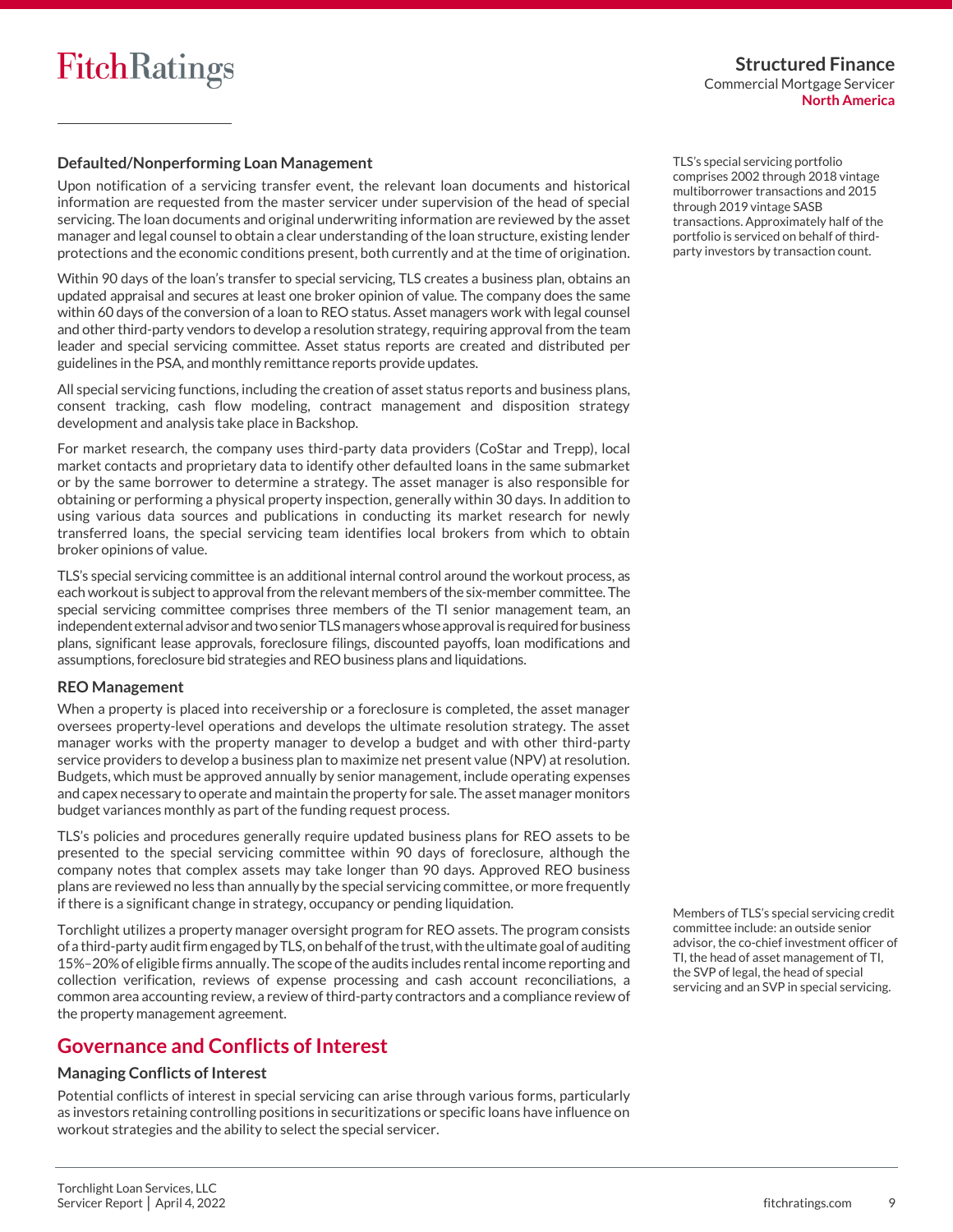

While the company performs third-party special servicing for investment managers and private equity firms that hold nonsecuritized B notes, as well as hedge funds that hold controlling class bonds, approximately half of TLS's named special servicing assignments by transaction count are on behalf of its parent. Fitch notes as a potential conflict of interest that half the members of the six-member TLS special servicing credit committee are employees of TI. The committee, whose members average approximately 27 years of CRE experience, comprises three senior employees of TI, two employees of TLS and one independent advisor. Additionally, decisions made by the special servicing committee require the unanimous consent of all members.

Torchlight manages potential conflicts of interest on two levels: first, through its policies and procedures, which require that all major special servicing decisions be made by the special servicing committee (although TI employees represent one half of the committee); and second, through TLS and TI compliance and code of ethics policies with which employees are required to certify their compliance annually. Notwithstanding shared employees and office space between TLS and TI, the policies address the disclosure of confidential information and potential conflicts of interest that may arise through the normal course of business.

Fitch reviewed a sample of business plans for five specially serviced loans. Fitch found that the plans were sufficient and generally reflected the consideration of alternate resolution strategies, with an NPV analysis to support the ultimate workout strategy when warranted.

#### **Affiliated Companies**

Neither TLS nor TI currently has affiliate companies that would provide real estate management or CRE property brokerage services. TI or affiliate entities may provide CRE financing options for maturing loans or loans being worked out by TLS.

Fitch noted potential conflicts of interest between TLS and TI. While partially mitigated through policies and procedures, the two firms closely share office space and employees, while TI employees represent one half of the members of TLS's special servicing credit committee.